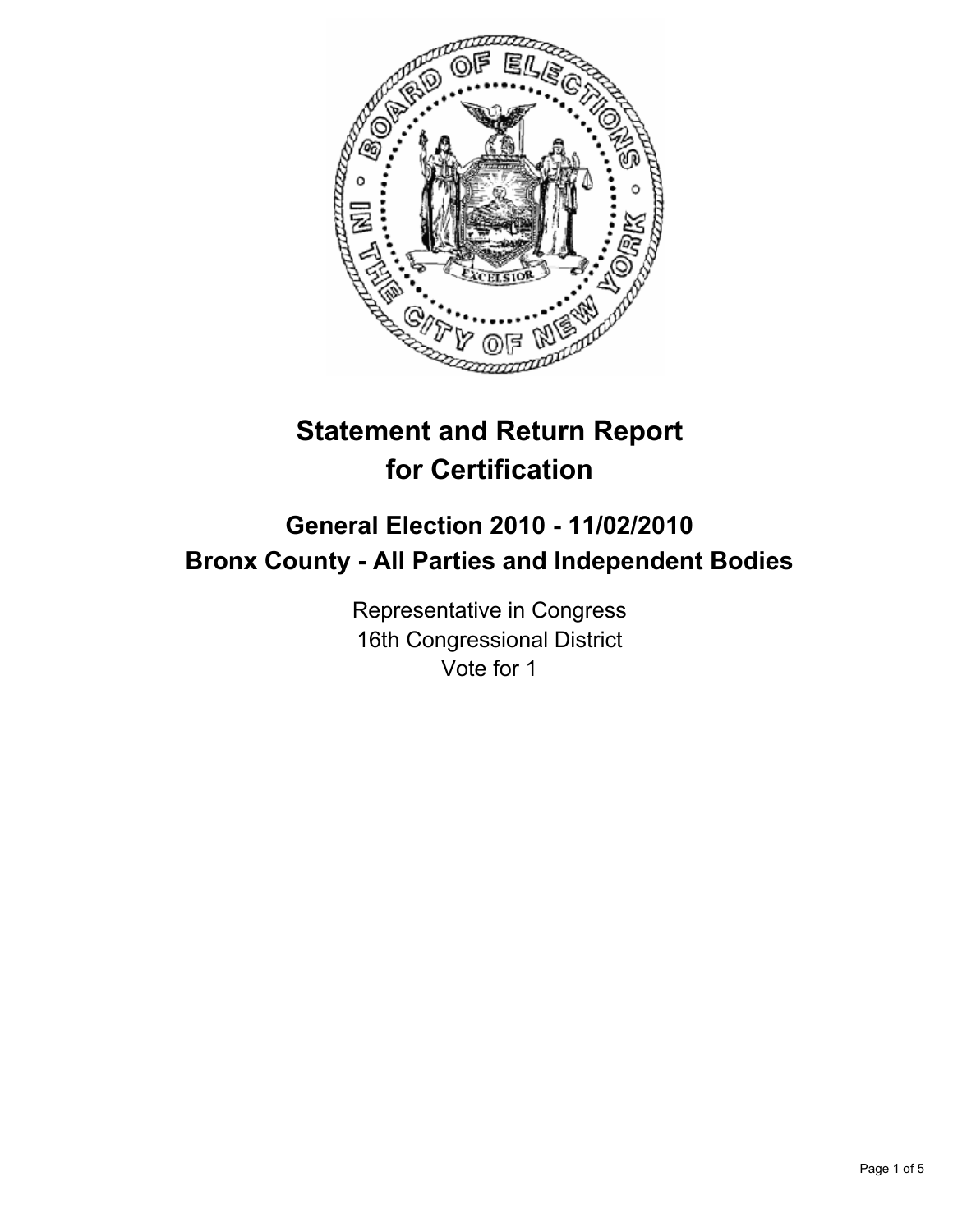

### **Assembly District 76**

| <b>PUBLIC COUNTER</b>             | 1,829 |
|-----------------------------------|-------|
| <b>EMERGENCY</b>                  | 0     |
| ABSENTEE/MILITARY                 | 22    |
| FEDERAL                           | 2     |
| AFFIDAVIT                         | 51    |
| <b>Total Ballots</b>              | 1,904 |
| JOSE E SERRANO (DEMOCRATIC)       | 1,612 |
| FRANK DELLA VALLE (REPUBLICAN)    | 58    |
| FRANK DELLA VALLE (CONSERVATIVE)  | 13    |
| JOSE E SERRANO (WORKING FAMILIES) | 51    |
| <b>Total Votes</b>                | 1,734 |
| Unrecorded                        | 170   |

**Assembly District 77**

| <b>PUBLIC COUNTER</b>             | 13,474 |
|-----------------------------------|--------|
| <b>EMERGENCY</b>                  | 0      |
| <b>ABSENTEE/MILITARY</b>          | 201    |
| <b>FFDFRAI</b>                    | 33     |
| AFFIDAVIT                         | 395    |
| <b>Total Ballots</b>              | 14,103 |
| JOSE E SERRANO (DEMOCRATIC)       | 11,961 |
| FRANK DELLA VALLE (REPUBLICAN)    | 370    |
| FRANK DELLA VALLE (CONSERVATIVE)  | 80     |
| JOSE E SERRANO (WORKING FAMILIES) | 476    |
| ALTON MACOON (WRITE-IN)           | 1      |
| CHARLES BARON (WRITE-IN)          | 1      |
| EPHRAM CRUZ (WRITE-IN)            | 1      |
| ETERNAL FATHER & LORD (WRITE-IN)  | 1      |
| MAK ESSCOFFERY (WRITE-IN)         | 1      |
| ME (WRITE-IN)                     | 1      |
| NA NAME (WRITE-IN)                | 1      |
| NO NAME (WRITE-IN)                | 2      |
| NONE OF THE ABOVE (WRITE-IN)      | 1      |
| <b>Total Votes</b>                | 12,897 |
| Unrecorded                        | 1,206  |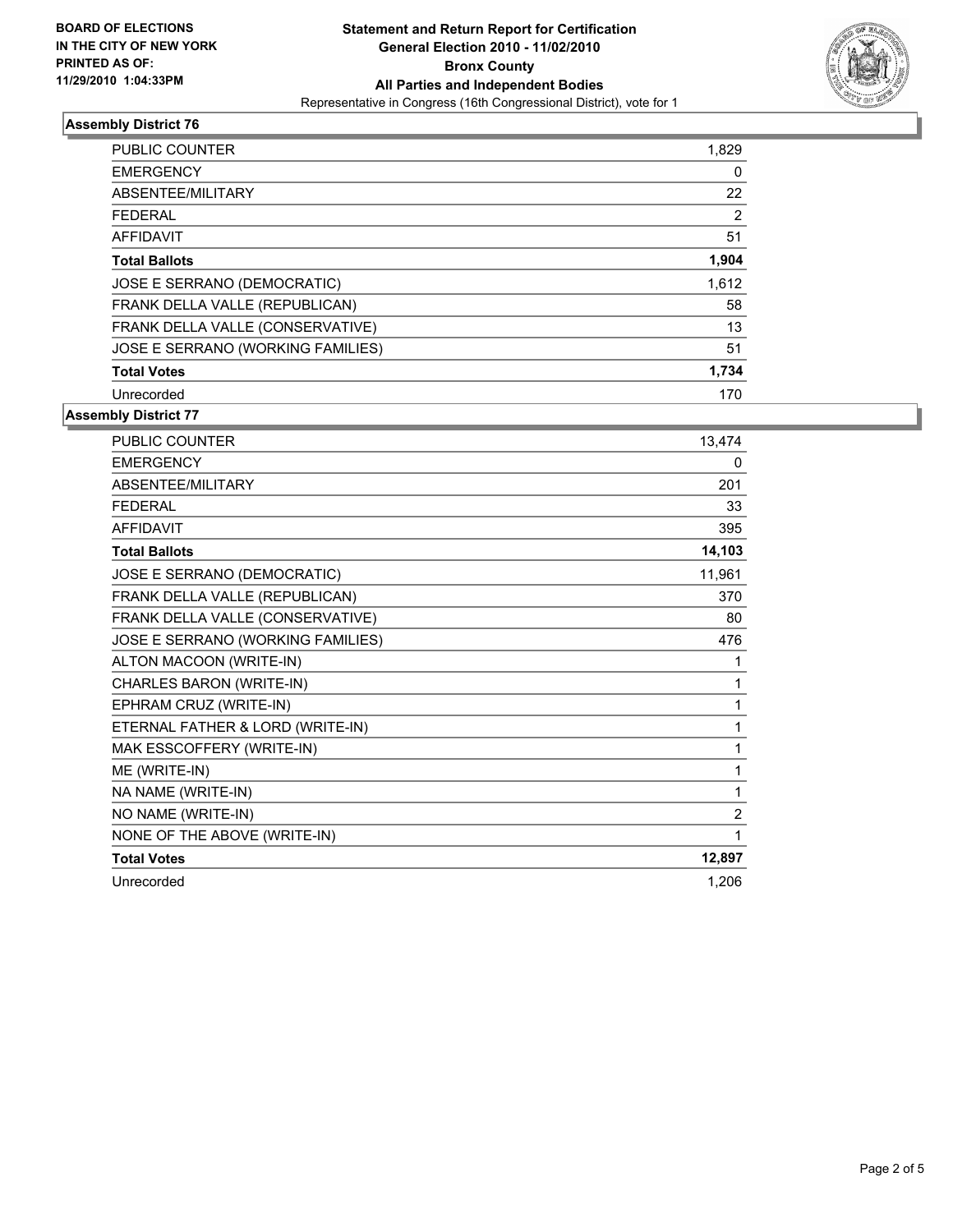

### **Assembly District 78**

| <b>PUBLIC COUNTER</b>             | 7,623 |
|-----------------------------------|-------|
| <b>EMERGENCY</b>                  | 0     |
| ABSENTEE/MILITARY                 | 139   |
| <b>FEDERAL</b>                    | 34    |
| <b>AFFIDAVIT</b>                  | 230   |
| <b>Total Ballots</b>              | 8,026 |
| JOSE E SERRANO (DEMOCRATIC)       | 6,227 |
| FRANK DELLA VALLE (REPUBLICAN)    | 444   |
| FRANK DELLA VALLE (CONSERVATIVE)  | 98    |
| JOSE E SERRANO (WORKING FAMILIES) | 407   |
| DAVID VELIZ (WRITE-IN)            | 1     |
| NO NAME (WRITE-IN)                | 6     |
| <b>Total Votes</b>                | 7,183 |
| Unrecorded                        | 843   |

### **Assembly District 79**

| <b>PUBLIC COUNTER</b>             | 15,596 |
|-----------------------------------|--------|
| <b>EMERGENCY</b>                  | 0      |
| ABSENTEE/MILITARY                 | 216    |
| <b>FEDERAL</b>                    | 21     |
| <b>AFFIDAVIT</b>                  | 378    |
| <b>Total Ballots</b>              | 16,211 |
| JOSE E SERRANO (DEMOCRATIC)       | 13,646 |
| FRANK DELLA VALLE (REPUBLICAN)    | 399    |
| FRANK DELLA VALLE (CONSERVATIVE)  | 91     |
| JOSE E SERRANO (WORKING FAMILIES) | 533    |
| DAVID SMITH (WRITE-IN)            | 1      |
| <b>JIMMY RODRIGUEZ (WRITE-IN)</b> | 1      |
| NO NAME (WRITE-IN)                | 5      |
| OMOWALE ADEWALE (WRITE-IN)        | 1      |
| <b>Total Votes</b>                | 14,677 |
| Unrecorded                        | 1,534  |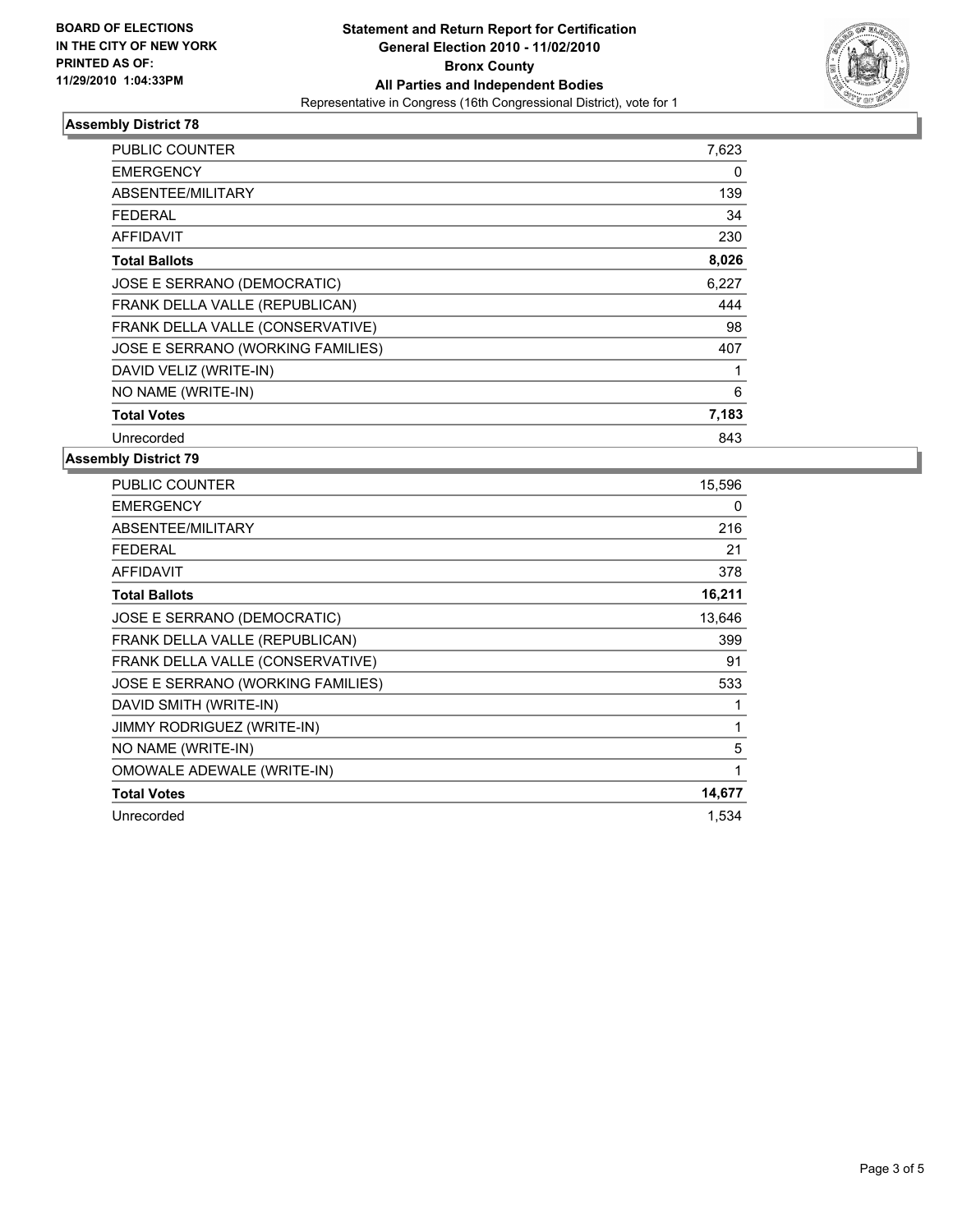

### **Assembly District 84**

| PUBLIC COUNTER                    | 13,388 |
|-----------------------------------|--------|
| <b>EMERGENCY</b>                  | 0      |
| <b>ABSENTEE/MILITARY</b>          | 105    |
| <b>FEDERAL</b>                    | 26     |
| <b>AFFIDAVIT</b>                  | 297    |
| <b>Total Ballots</b>              | 13,816 |
| JOSE E SERRANO (DEMOCRATIC)       | 11,561 |
| FRANK DELLA VALLE (REPUBLICAN)    | 426    |
| FRANK DELLA VALLE (CONSERVATIVE)  | 105    |
| JOSE E SERRANO (WORKING FAMILIES) | 359    |
| DR CORNEL WEST (WRITE-IN)         | 1      |
| NO NAME (WRITE-IN)                | 4      |
| SALLIE SIMS (WRITE-IN)            | 1      |
| <b>Total Votes</b>                | 12,457 |
| Unrecorded                        | 1.359  |

### **Assembly District 85**

| <b>PUBLIC COUNTER</b>             | 5,983 |
|-----------------------------------|-------|
| <b>EMERGENCY</b>                  | 0     |
| ABSENTEE/MILITARY                 | 55    |
| <b>FEDERAL</b>                    | 8     |
| <b>AFFIDAVIT</b>                  | 170   |
| <b>Total Ballots</b>              | 6,216 |
| JOSE E SERRANO (DEMOCRATIC)       | 5,197 |
| FRANK DELLA VALLE (REPUBLICAN)    | 229   |
| FRANK DELLA VALLE (CONSERVATIVE)  | 31    |
| JOSE E SERRANO (WORKING FAMILIES) | 188   |
| MONICA HARRIS (WRITE-IN)          | 1     |
| SAMUEL AYENDE (WRITE-IN)          | 1     |
| <b>Total Votes</b>                | 5,647 |
| Unrecorded                        | 569   |

### **Assembly District 86**

| PUBLIC COUNTER                    | 10,519 |
|-----------------------------------|--------|
| <b>EMERGENCY</b>                  | 0      |
| ABSENTEE/MILITARY                 | 106    |
| FEDERAL                           | 28     |
| <b>AFFIDAVIT</b>                  | 420    |
| <b>Total Ballots</b>              | 11,073 |
| JOSE E SERRANO (DEMOCRATIC)       | 8,274  |
| FRANK DELLA VALLE (REPUBLICAN)    | 331    |
| FRANK DELLA VALLE (CONSERVATIVE)  | 83     |
| JOSE E SERRANO (WORKING FAMILIES) | 1,150  |
| NO NAME (WRITE-IN)                | 5      |
| <b>Total Votes</b>                | 9,843  |
| Unrecorded                        | 1,230  |